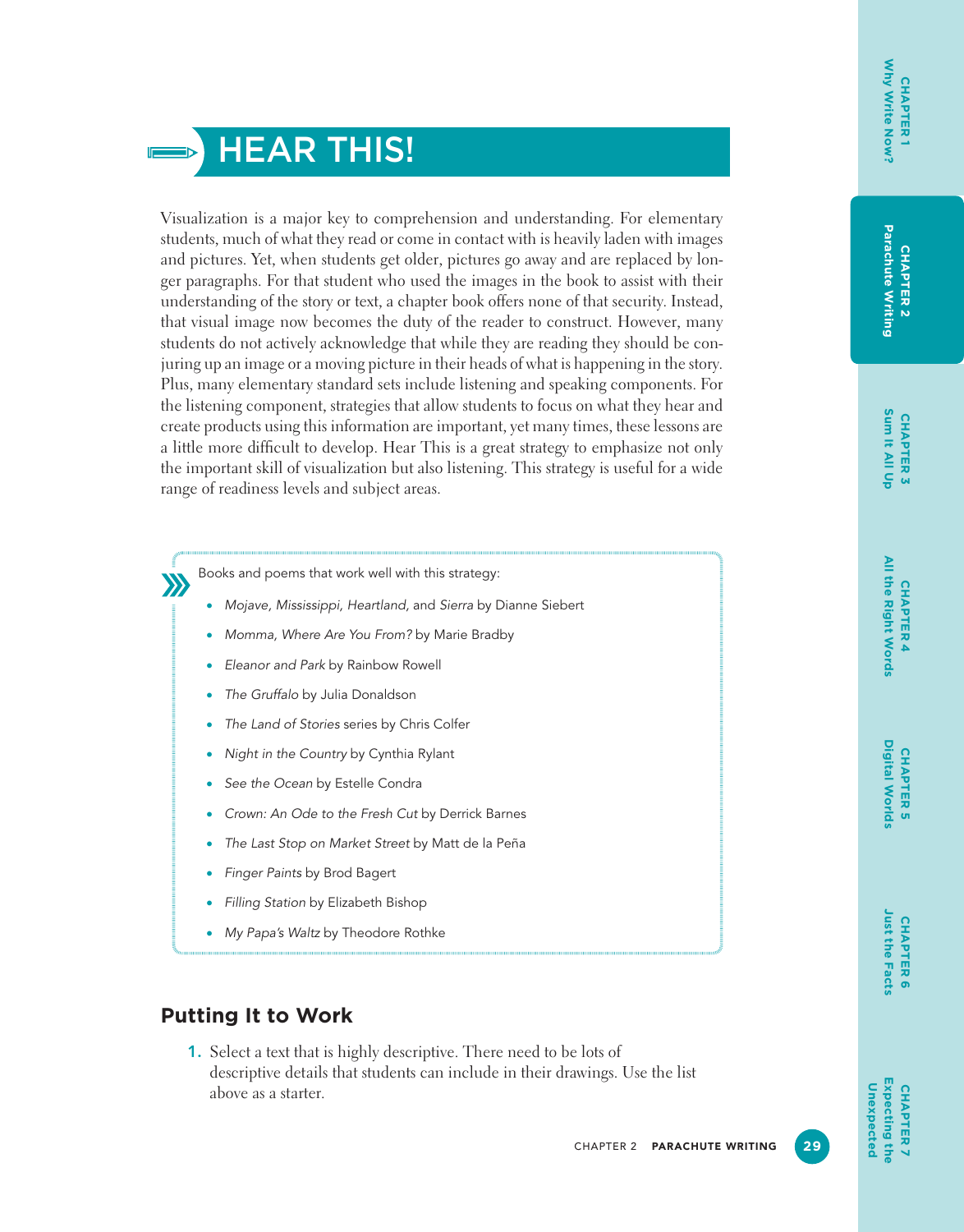**CHAPTER 6**<br>Just the Facts **Just the Facts CHAPTER 6**

- 2. Have students take out a scratch sheet of paper or provide them with a blank sheet of paper.
- **3.** Tell students that as you read, they are to draw what they hear or what is happening in the text.
- 4. Read aloud from the chosen text. Do not show the students any of the pictures from the text if there are any.
- 5. Have students share their pictures with the class.

#### **When to Use It**

- 1. To pay close attention to the importance of visualization and its link to comprehension
- 2. As support for texts that have few or no accompanying images
- 3. As an arts extension for a unit or concept
- 4. To support students who are writing or reading below grade level or who are learning English as a new language

## **Why It Works**

- Hear This is a low-stakes strategy that incorporates artistic components as an extension.
- Students who struggle or feel uncomfortable with writing can complete this task because no writing of words is required.
- Hear This emphasizes the need for students to visualize, which aids in improved comprehension.

## **Modifications**

- Divide the class into groups and have some students draw pictures and others write accompanying sentences for the images.
- Instead of reading a text to the students, play music and have them draw a picture that captures the mood and tone of the music.
- Prepare images ahead of time and have students choose the images that best fit the written text being read.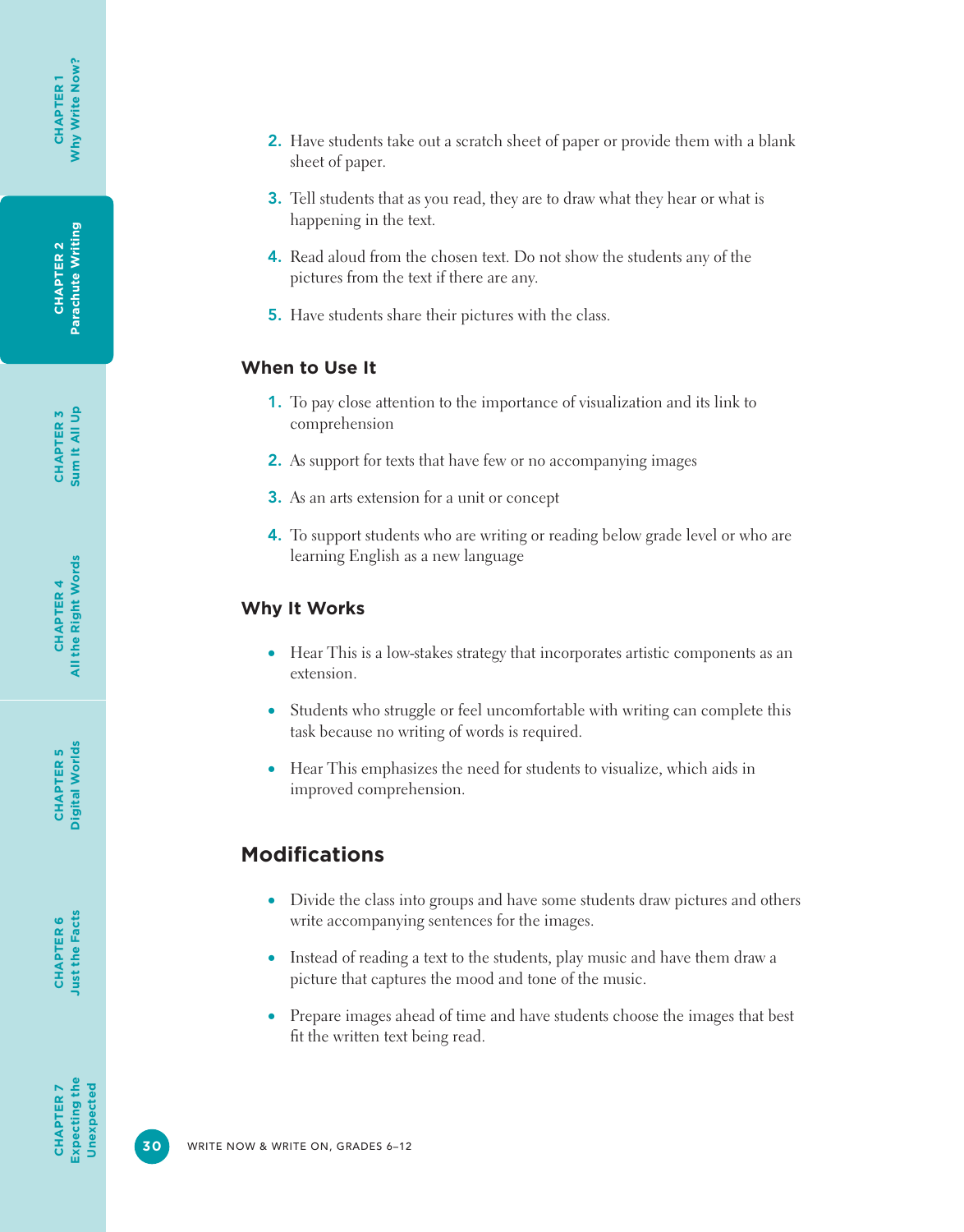# **CHAPTER 2<br>Parachute Writing Parachute Writing CHAPTER 2**

**CHAPTER 3**<br>Sum It All Up **Sum It All Up CHAPTER 3**

All the Right Words **All the Right Words** CHAPTER 4 **CHAPTER 4**

## **Extensions**

- Use the Hear This images that were created to compile a picture-only version of the written text being studied.
- Use Hear This as an opening strategy for a comic strip or graphic novel construction.
- Use Hear This as a kickoff to the Post-it Poems strategy (page 29).
- Have students incorporate textual evidence by going back to their pictures and, using address labels, include textual evidence from the story on their pictures.









Just the Facts **Just the Facts** CHAPTER 6 **CHAPTER 6**

**CHAPTER 5 Digital Worlds**

CHAPTER<sub>5</sub>

**Digital Worlds** 

**Expecting the**<br>Unexpected **Expecting the CHAPTER7 Unexpected CHAPTER 7**